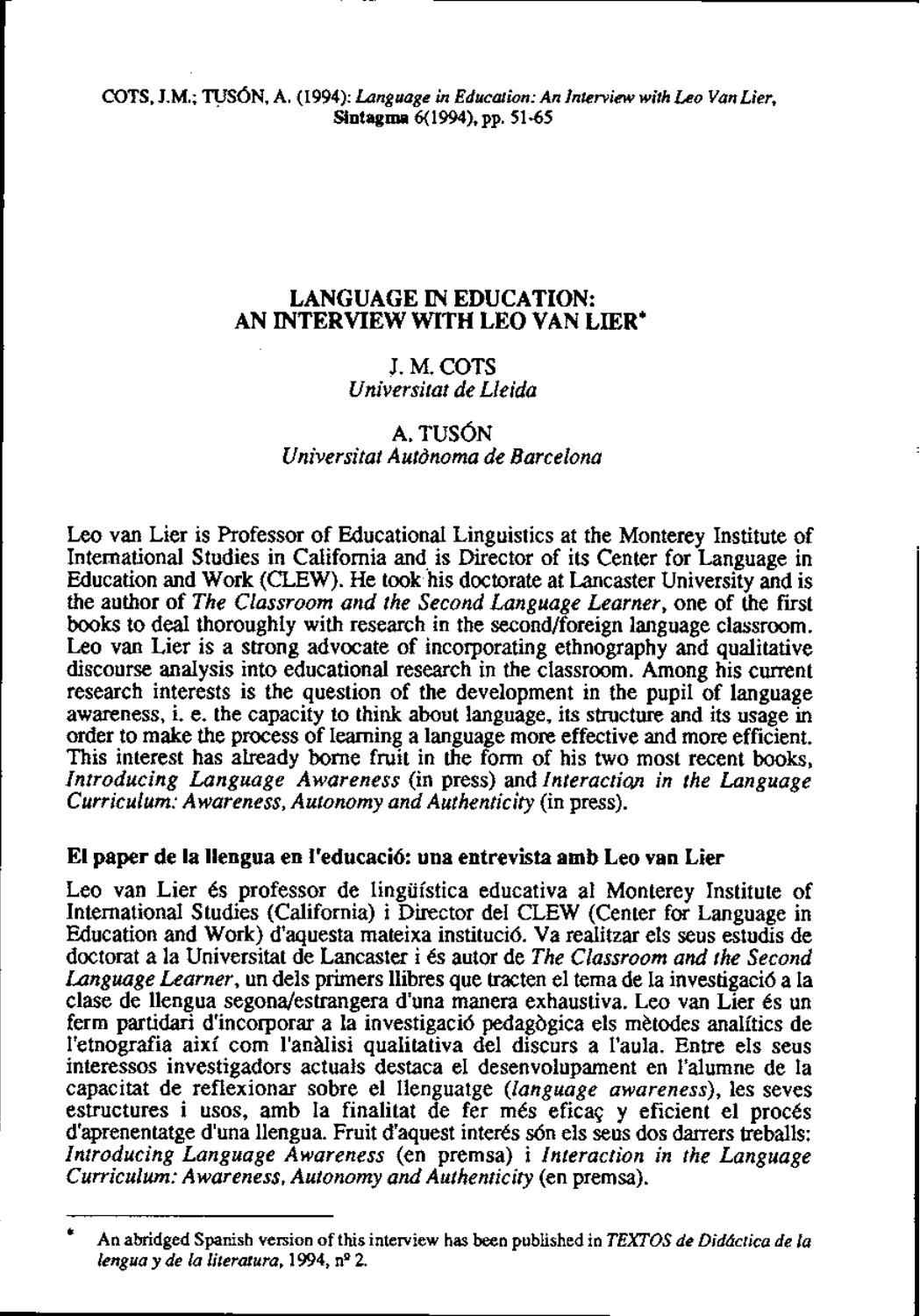This is the transcribed version of an interview with Dr Leo van Lier, Professor of Educational Linguistics at the Monterey Institute of International Studies in Caiifornia. The interview took place in February 1994, while Professor van Lier was giving a twoweek seminar at the Universitat de Lleida.

# *What would you say is the unifying thread that defines your research on language pedagogy* ?

What unifies my research is the belief that education and language are very closely related, in fact, it is alrnost impossible to separate them. You cannot do pedagogy without language, and language learning is the essence of pedagogy. I think that language is important for leaming in at least three ways: one is the importance of language growth in thinking, including the expression of thought, because thought and its expression are very closely related to language. The second reason is that language is obviously central to sociai development both at home and in the school. The third reason is that I think that language is the key to achieving equality in education and that relates basically to the way language is used in educational institutions not just to transmit information, but also to either liberate the student or turn him or her into a conformist, a "homo docilis" as Foucault put it. I think that that is, in a sense, the key to the **type** of pedagogy that I am recommending, because the teacher's interaction with the students is central, since the way the teacher interacts with the students determines to a large extent how the institution treats its students. So these are the three ways in which language is important in education: importance for thinking, importance for social development and importance for achieving equality in education.

### *In your ideas about language and education, what have been the main influences?*

I could put them into three categories: fnst, psychology, or educational psychology, and there I would mention Vygotsky and Bruner. Vygotsky because of his placing the social interaction central in the child's education. Bruner because he developed this idea further through his notion of scaffolding. The second level would be the level of linguistics, and there I would say that Halliday has been the main influence, because Halliday looks at language not as a static product but as a process where at any one moment when you are using language you have got a number of choices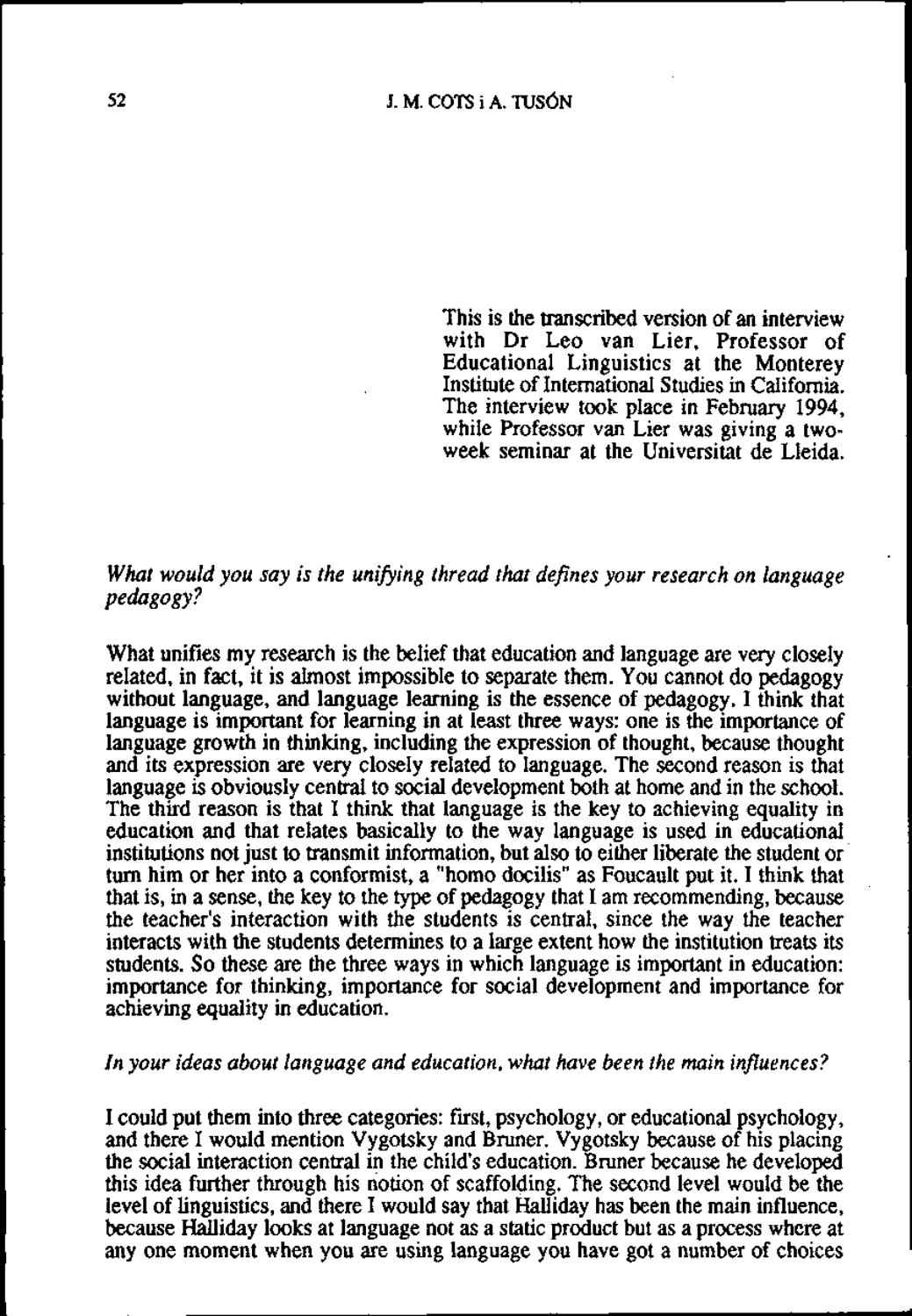before you, and you make those choices out of a system or system of systems of options. That is Haliiday's functional grammar, and I think that it is very important in education. So that is the linguistic side. The third level would be the work of Earl Stevick in applied linguistics, who has always taken a very down-to-earth and, at the sarne time, a very humanistic approach to language education in a number of books. The first one I remember reading when I was doing my Master's Degree was *Memory, Meaning and Method,* I don't know if you remember that one. **A** very good book. That was one of the first books I read and it impressed me a lot, and since then I've met him on a number of occasions and he is one of the clearest thinkers, as well as one of the most morally explicit thinkers, in our field. So those three, then, the psychological side, the linguistic side and the applied linguistics side, I think, have been my main influences.

*One has the impression when you are talking about reproducing the social life of the institution, the language of the institution..* . *it reminds us a little bit of Bourdieu and other sociologists.* 

That's right. Yes, that's certainly also a very strong influence, a more recent one, I think. As soon as you start talking about such things as language awareness and interaction in the classroom you, at some point, have to deal with his work, because both interaction and awareness lead to a critica1 view of the whole process of education, and he is one of the clearest examples, one of the most consistent examples of working in that area since the 60's. But his work has only recently become widely available in the Engiish speaking world.

*In your work the classroom has always been a key concept, and it is presented both as a research context and as a learning context. Could yau tell us a bit more about the role you assign to the classroom?* 

It is very hard to separate those two ihings. One of ihe things ihat's always bothered me is that the classroom is regarded as an artificial environment for language. This is very common in the literature. You always read about it. Teacher **talk** is artificial and the kinds of questions and answers that are given are artificial, and in fact for some years there has been a trend to **try** and make the classroom look as little like a classroom as possible, to turn it into. .. not a classroom, and it seems to me that that is counter-intuitive, because people come to the classroom because it is a classroom, and you don't make it more natural by pretending it is not a classroom. So there is a paradox there of naturalness. The classroom, for most students, is the place where they either become interested in learning or become uninterested in learning. That is the key of it. It is not a question of the naturalness of the language, because it has.. . it ought to have its own pedagogical naturalness, which does not have to be the same naturalness as the bar down the street, or the discotheque, or the beach, or wherever else people might use language. The classroom should be respected **in** itself as the place where people go to learn language and, therefore, its authenticity should not be compared to authenticity in other places. I am not sure that one can say, apart from that, whether or not learning actually takes place within the classroom in the hour that you have the lesson. In fact, in one of my papers I have said that it seems to me that most learning has to go on between the lessons,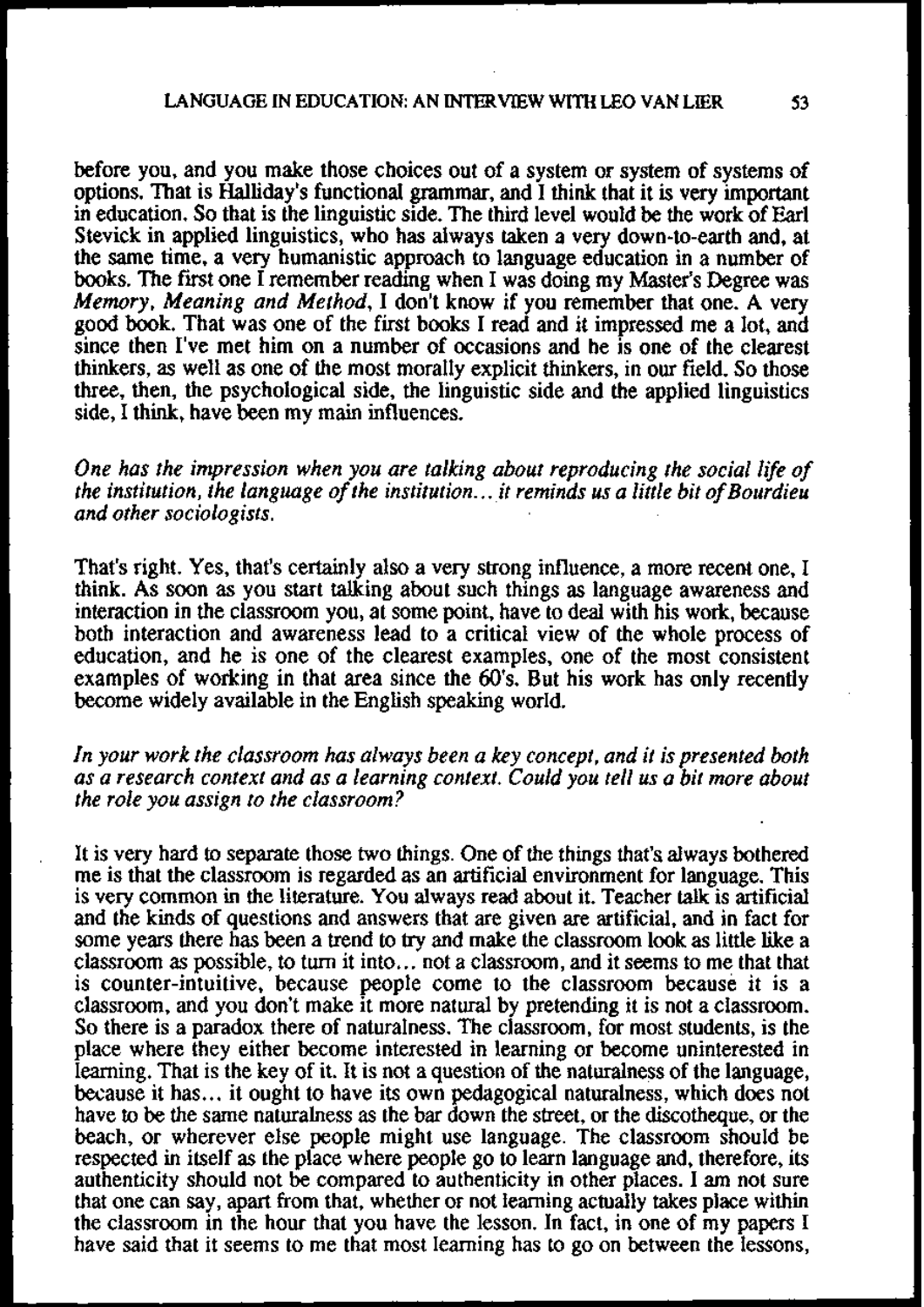### **54 J. M. COTS** i A. TUSÓN

rather than in the lessons. And that, on the surface, sounds like saying that classrooms **are** not important if you do the learning outside them anyway. But the impetus for the learning has to come from the classroom. The classroom should give the students the curiosity and the sort of puzzlement to work with the language in their heads and to notice the language outside the classroom -wherever they see it, wherever they find it- to be busy with the language in some respect, especially in places where you only have 2 or 3 hours a week. It is foolish to hope that that is enough to do the job, that is, thai the learning **can** be limiíed between the beginning and the end of the lesson. A lot of mental work has to go on outside the lesson. Therefore, it is of crucial importance to use the lesson as motivation, to motivate the students to be busy with the language when they are not in the classrroom. Otherwise, we could not expect it to be successful.

*Maybe we could connect this with a question we had set up for a later stage in the conversation: to you, what does it mean to be a teacher and a researcher at rhe*  same time? First of all, is it possible? And, if it is possible, are there any pros and *cons to this?* 

I would say that it's inevitable in a sense, depending on how you define research. It's inevitable because if you **are** a teacher you, as any other professional, **are** always planning how to do things, you **are** always monitoring how you **are** doing them and you are always thinking about how to do them better next time -at least any conscientious teacher who is not totally lost in routine would do so. So, at that level of research, teaching is research. However, of course, there is also a scientific definition of research.-We have to ask ourselves what does that mean, what definition is that. In that definition research is a certain sequence of actions that might be sanctioned by a certain theoretical position such as an operationalisation . of definitions, a control of variables, a list of statistical measurements that have to be undertaken in a certain sequence. Then you are defining research in a theoretically narrow way. That sort of research is also necessary, even in the classroom, but it's not enough. I think that teachers have to do theu own research. They are already doing it anyway, but I think that every teacher can benefit from doing it more systematicaily. If you are not doing it systematically the chances aiways **are** that you **are** going to be controiled from the outside -some new method thai comes dong, somebody who tells you this or that, you have to do it this way or that way- but if you **are** doing explicit research, and you are documenting it, you **talk** about it with colleagues, and so on, then you **are** in control of your own actions, you have a stronger foundation on which to base your own choices rather than having to rely on other people making them for you, so it's a liberating thing.

*Would Action Research be the answer for those teachers who want to really do research in the classroom in a systematic way?* 

It would have to be, because...

*Could you defne it a little bit?*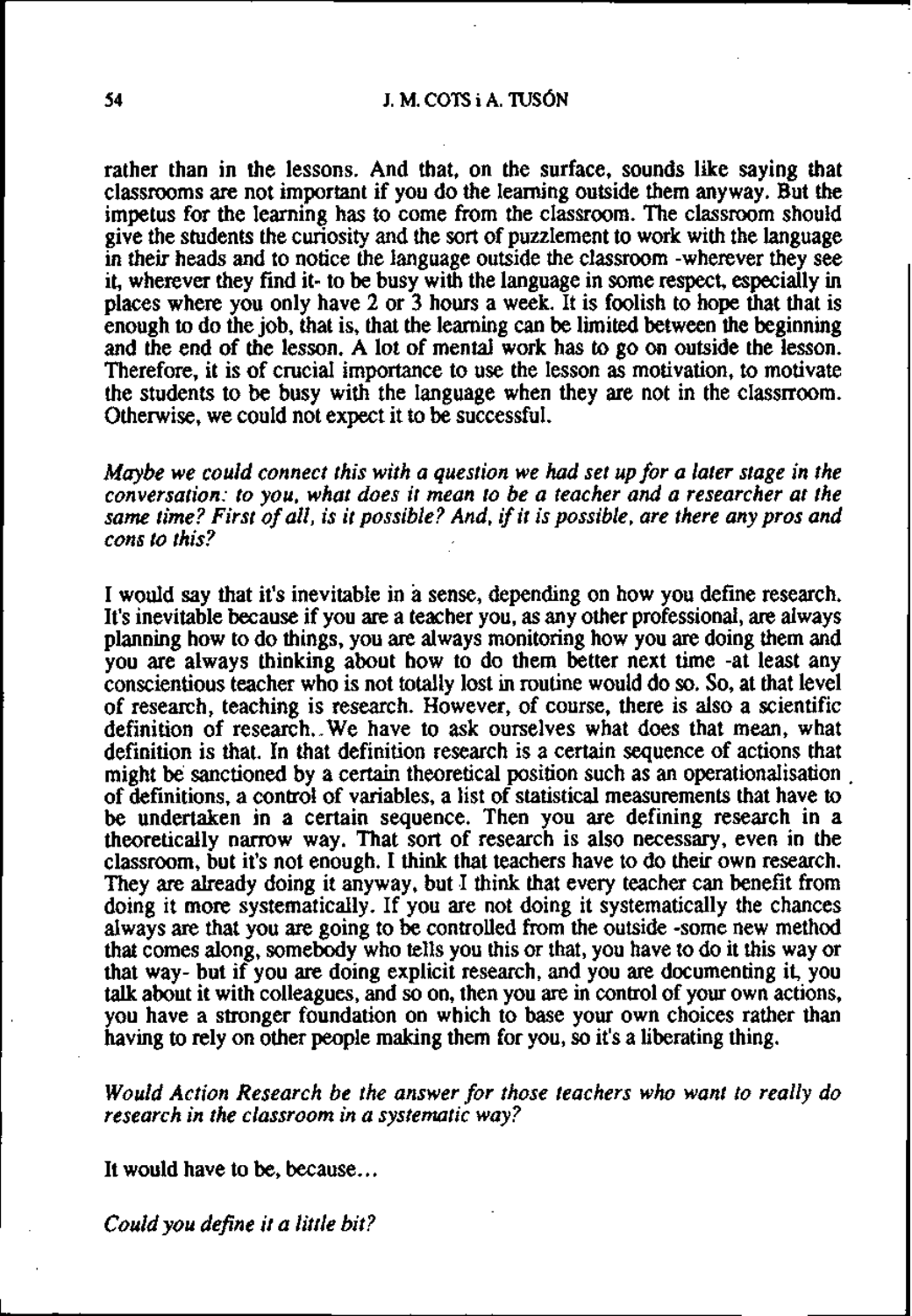Action Research is research in action, i. e. it is resemh that is done on the job, while you **are** doing your work. It is just done in a more systematic way and it's cyclical in the sense that you go through a sequence of planning, acting, monitoring, observing, reflecting and changing your questions or rephrasing, sharpening your questions ed changing your plans, and so on. So it's an ongoing probing of your own educational reality or professional work which is open-ended and it is done while you are doing the work, so it's practice-based **rather** than theory-based. The altemative would be that you, as a teacher, would get a year off to do it, something like that, but no teachers do. So reality tells us that the only viable research for a teacher is Action Research, it has to be done on the job.

#### *Could you tell us a little bit about rhe origins of this type of research?*

It was begun, I think, in the 40's in the U. S. , and the name that comes **to** mind is Kurt Lewin, the psychologist who did what he called Action Research in organisational settings, in govemment offices, **to** study the effects vof racism and ethnic problems that they had, presumably, at that time. It **was** his view that research was too important to be left for publication in journals and in academic spheres, but it had to be put right into the service of pressing problems that faced society. From there it went into education, but it didn't flourish very much because of the predominance of outsider research that was the hallmark of psychometric tradition and the behaviouristic learning theories that were then in vogue. In Britain, I think, it carne up a little bit **later** in the 60's and the 70's, particularly with the work of Lawrence Stenhouse, who was a great innovator and guru of the process curriculum in **Britain.** All his students and colleagues, such as Douglas Bames and Harold Rosen, very much promoted the idea that the teacher should be a researcher, that it wasn't enough for an academic to come into the school and study the teaching that went on there, but it had to be done by the teachers themselves, since they are the only insiders and know the process of education. The outsider can never have the same kind of knowledge that the insider has. Widdowson, for example, makes a distinction between outsider research and insider research. Outsider research is the academic that comes in, does a study and then goes out again and publishes it somewhere else. Insider research is done within the school by the teacher and his or her colleagues.

*Muny language teachers, when asked about their background in linguistics and how useful they think that background they had ut university has been to their present job, either say thot they are very skeptical about it or that it helped them very little. What do you think is the reason for this?* 

You don't want to insult anybody, of course, but it seems to me that linguistics generally has been taught in a very decontextualised way, i. e. **as** forn, **as** grammar, as rules, as syntax, as phonology, as morphology, but **as** isolatable pieces, building blocks or products, and it's turned into very **dry** material in that way. There is a line from a poem by Wordsworth which talks about this type of thing in science in general and it says 'we murder to dissect'. Applying that to language, you have the feeling that you have to kill the language and then start picking it to pieces. But, you see, one could **try** to study it as a living thing, not kill it, and look at it as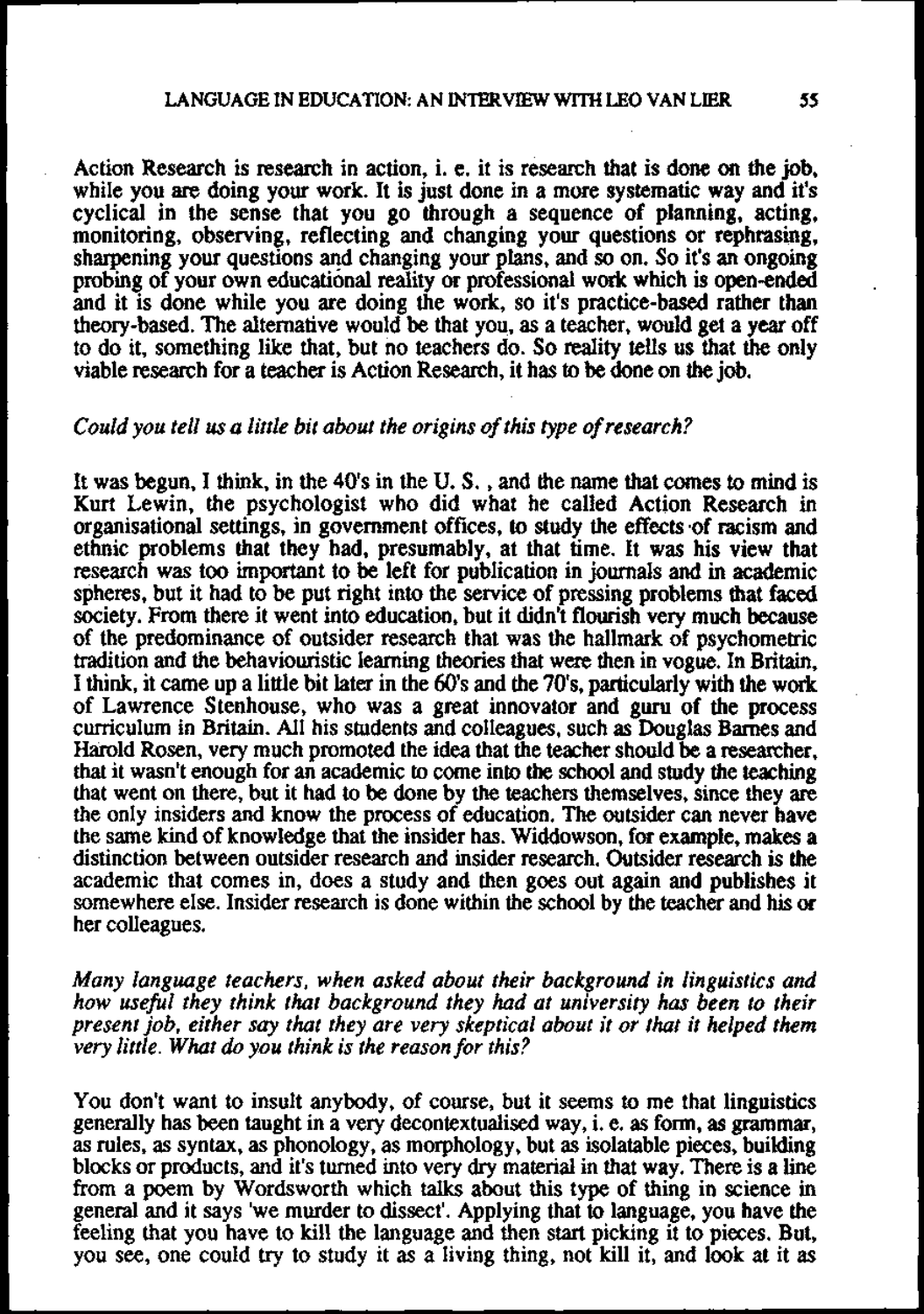something that does things, and moves, and that is part of our lives personally and socially. That would make it into a totally different kind of study. This is not done very much, and certainly linguists are not used to loooking at language in that way, with the exception, perhaps, of people like Halliday. The other reason is, I think, that the quality of teaching at university just has not been very high. The quality of teaching linguistics in particular

# *Are you speaking of teaching in general or just the teaching of linguistics?*

No, I think linguistics. It seems to me **-I** don't know why it is- but it seems to me that very often language has been taught badly. If language teaching has been about language, it has been done in very unimaginative ways, wiih lots of **tree** diagrams being drawn, lots of lists of words of rules and.exceptions and all that kind of stuff, whereas too little attention has been paid to language as it is used in society, outside, every day, on the radio, on television , in newspapers, by people in the street. If we used that as our textbook, as it were, and bring that in and study it, then I think it would be of interest. I think that linguistics should be of **great** interest **to**  language teachers, it has to be. But I think that it has to be a different kind of linguistics, it has to be done taking the living, organic language as its basis. It's almost like in biology. You could study biology in two ways. One, you could go into a lab and dissect dead animals, or look through the microscope at cells, or maybe watch rats running around a maze. And another way would be to go into the forest and **see** how animals live. I guess there is room for **both,** but, of course, if you are a biology teacher, your students at school would probably be interested in fieldwork, at least far part of the time. I think we have done too little of that language fieldwork and too much of the dissecting and studying the dead matter, the dead tissue of the language. So I think that that has to be changed. But teachers can only teach language, teach the living language, if they themselves have been taught the living language, because we tend to reproduce our former teachers in our own teaching. So the change has to be gradual, I think, starting with teacher education.

*In your opinion, what would be rhe main foundations for a relevant model of language for language teachers?. We remember, for example, that Michael Stubbs in his book mention description, theory and practice as three ways in which a linguistic topic may be approached.* 

I don't like to divide theory **and** practice too much, because we tend to put things into boxes, and once we've done that we have to find ways to put theory into practice and you get a kind of hierarchy of operation. I would rather say: 'don't make any difference between theory and practice. Use practice to theorise and use theory to make practical'. And I would say that the foundation of a relevant model for language teachers would be one that sees language as embedded in a context, always contextualised. You cannot use or study language outside a particular context. Just think of a sentence. If a student has a sentence and he has to translate that, he has got to think about a context in which that sentence would be used in order to be able to translate it. So every time, ihen, that you use language, it is **in** a context. But very often, of course, in classrooms language is given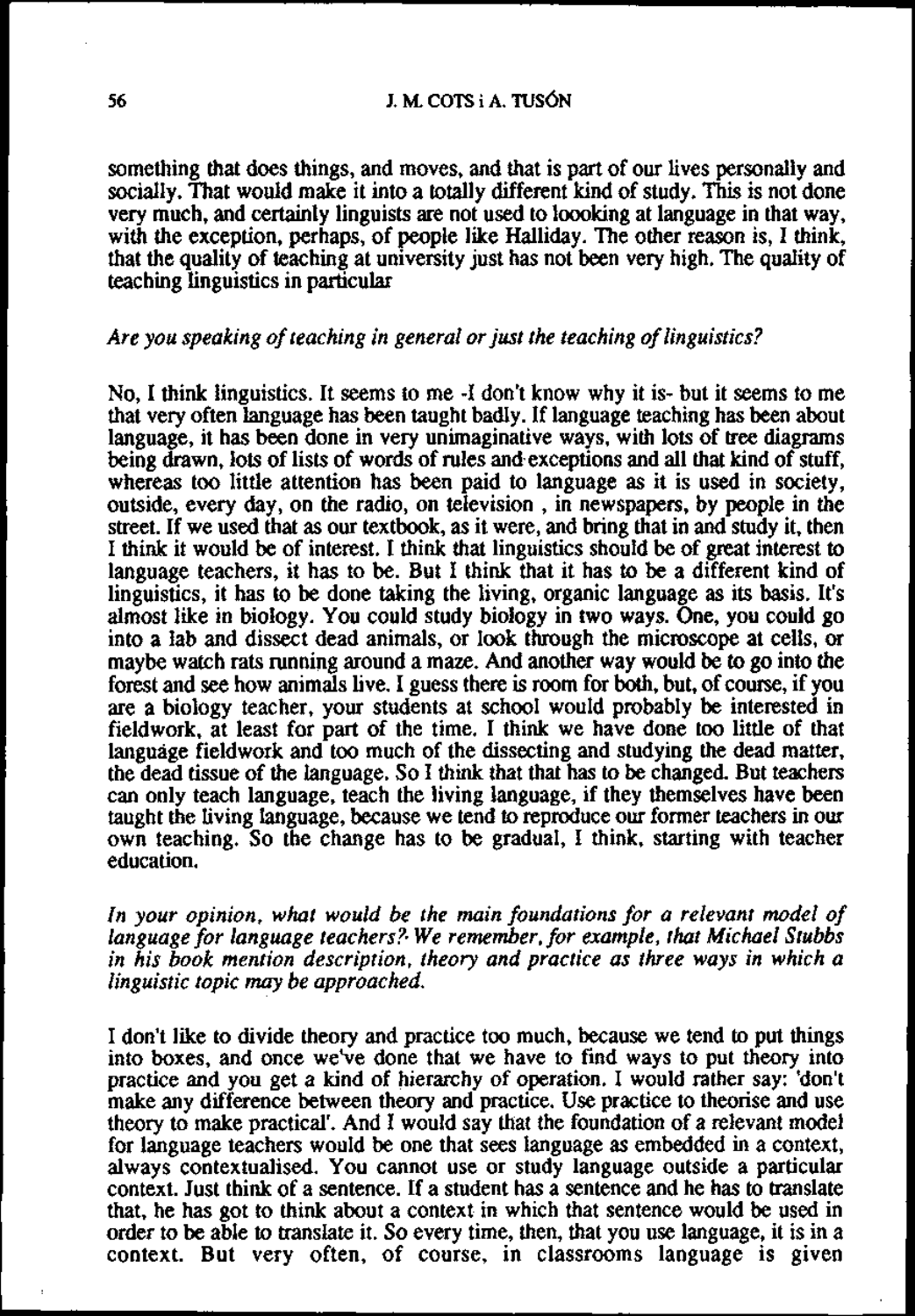decontextuaiised, and I think that that is one of the problems with language teaching. We should contextualise language, or at least recontextualise it, once we have it in there. If language has been decontextualised to bring it into the classroom, we have to recontextualise it in order to work with it. So one thing is content and another is what I said before about process, about language as process. I don't think that we can teach language as a product, because that brings all the problems of focusing on correct vs. incorrect, rather than on expression and understanding and on working with language and through language. So context and process, I think, are the two basic elements of a foundation for language, and again I think Halliday's model of language is the best one I can think of as being useful for language teachers, practically useful. For exarnple, Chomsky's Governmentand Binding model is not useful. There is nothing much you can do with it in language teaching, whereas Halliday's model is something you can get your hands on and actually work with.

*Of course, the difference is that whereas one was thought out maybe having* <sup>I</sup>*language teachers in mind, in the case of Halliday, Chomsky did not have teachers in mind. In fact, sometimes he has said that his model is not one that could be applicable to language teaching.* <sup>I</sup>

And rightly so. One of my students recently said that Chomsky's model was not useful because it is not useful for teaching. But it is useful for what it is meant, it and all the other stuff, all the other theories of grammar are useful within their own sphere of application. In Chomsky's case it just does not happen to be very directly useful for language teaching, whereas Hailiday's is. So one should not compare apples and oranges, they are just different types of grammar for different purposes. So one shouldn't criticise Chomsky by saying his work is not directly applicable to language teaching. It's applicable to many other things, and it may well be indirectly important in ways we cannot fully grasp now.

*In your writings, the concept of language awareness has become a very important one lately. How would you defne language awareness and in what way do you think it could be applied to the everyday work of language teachers?* 

The word *awareness* is a funny one because it is very hard to say what it means. But it's **an** umbrella tem that we use. I can't think of a better one. I think it consists of at least **three** elements, one of which is knowledge about language, knowing something about the language. That's one part of it. The second part is the sensitivity to language as it is used in social settings. And the third one would be a critical perspective of language, i. e. questioning the uses of language including the relation between language and power, racism, sexism and all the other things that are generally manipulated through language, established through language, and maintained through language, so they can only be broken down through language. Language is intimately connected with -and that's Bourdieu again- the ways social structures are set up, so if we want to change social structures we have to understand the role that language plays in them. Otherwise, we would be missing one vital element. I'm not saying social strtlctures **are** caused by language or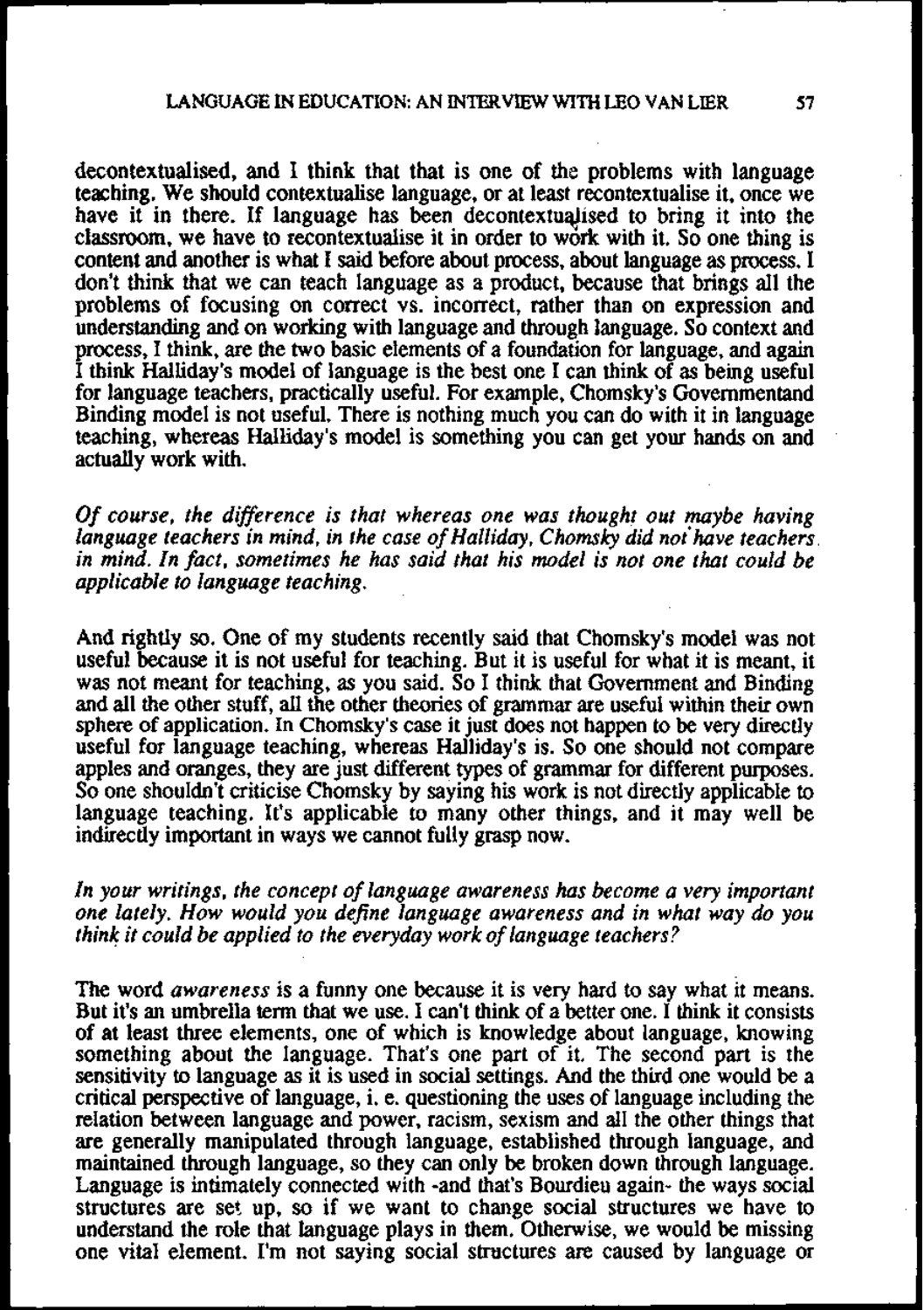# **J. M. COTS i A. TUSÓN**

anything like that, I'm not talking in terms of causes. I'm talking about an intricate, complex network of actions, habits and pattems and culturally transmitted noms, regularities and taking for granted types of assumptions. All those kinds of things, those millions of things are all wrapped up in language, which makes it very hard to understand, but in any case, language runs through society as a very basic thread.

*In terms of actual teaching practices,* **if** *you really want to promote language awareness in your class, what sort of specific things, specific pratices should you engage in with your students?* 

I think collecting is important. If you teach geology, you are going to collect little pebbles. If you teach biology you'll have cages with rabbits, and mice, and birds in the classrooom, and fish. If you teach science you'll have magnets and all kinds of things in the room that you work with. If you teach language I think you should collect things that have to do with language and work and play with them. I think that is the main way to raise awareness, playing around with language, not just playing games but doing experiments with it. Seeing how it works, working with it, examining it, analysing it, putting it back together again, trying it out **and** all the kinds of things you do with tools, toys and games. Working with language in that way you wil begin to develop with the students a kind of exploratory approach, an exploring approach to language, rather than a dissecting or knowledge approach. That's the way one would start. Of course, in a sense you are taking away the safety of the language lesson.

# *You are depowered, so ío say, you lose yourpower, you mean.*

As an authoritarian teacher, yes, because you no longer have the gospel of the' grammar and the rules behind you. On the other hand, the students don't have that safety either... You no longer know exactly where you are, because things are moving around. It's like the animals are out of the cage and they are running all around the room, you know, when you work with language as it really is, instead of the grammar book. Any text that you take from a newspaper -and that's already cleaned up, because it's written in a newspaper, it's planned writing-, any text that you take and work on any aspect of, whether it's article use, tenses, the passive or any construction in it that you use, and you just underline them and you then compare the results you get from looking at that text to any grammar book, you'll find that there **are** enormous discrepancies, as if you are talking about a different language. And that just goes to show that the language of the grammar book is not the real language, it's not authentic, it's been murdered to dissect, as Wordsworth said in his poem.

*When you talk about reproducing social institutions and changing social structures, it seerns that your discourse is a kind of discourse that is becoming more and more*  unfrequent now in the world of the academia, because it seems that this discourse is *sort of Marxist discourse.*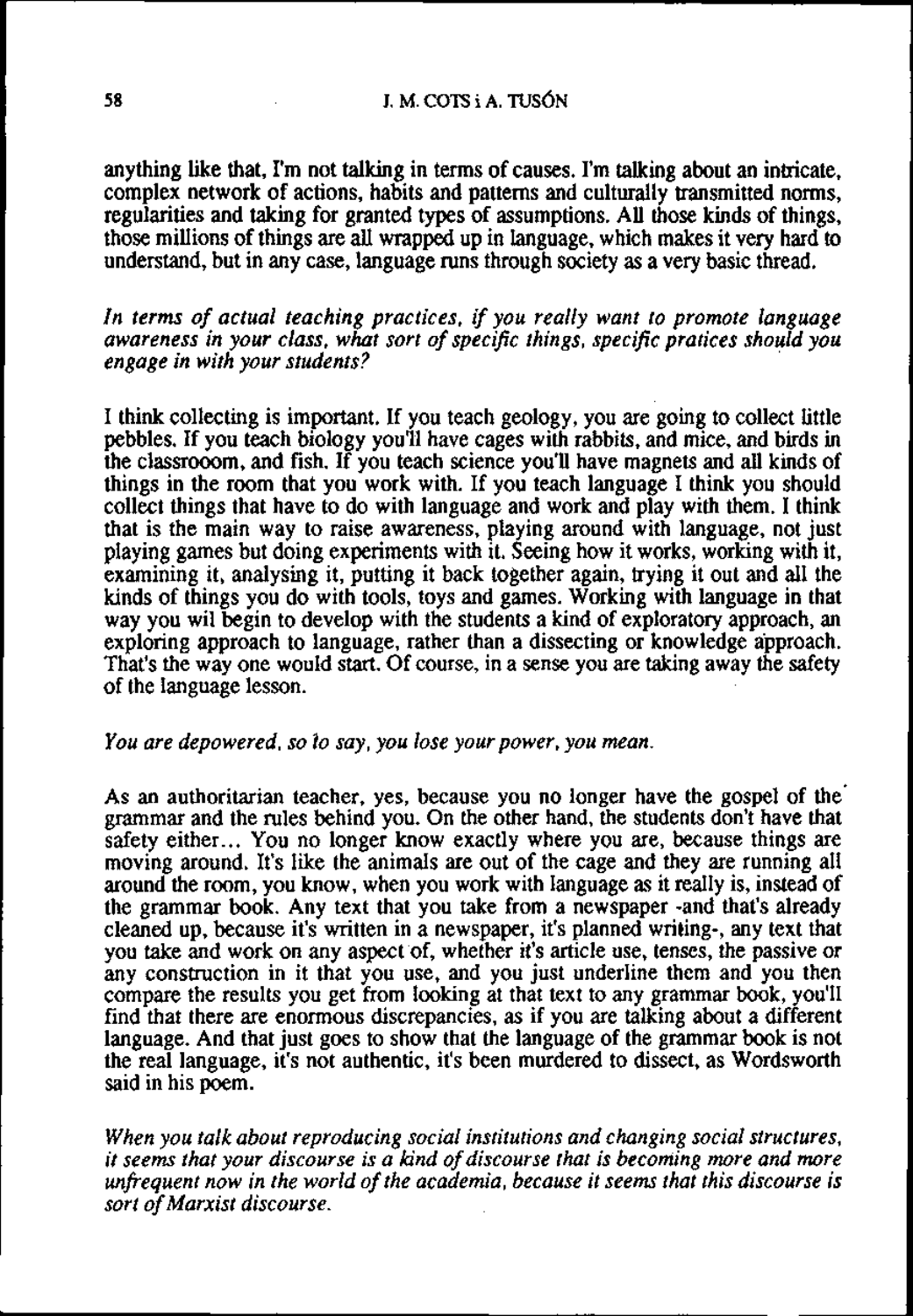Well that's very difficult to do because we have seen in a number of cases how Marxism can easily **turn** into a dogma, a doctrine, into toraiitarianism. Now if you **are** looking at it in tems of liberation, the approach of Freire, for example, you have to put safeguards into your very work which guard it against it becoming dogma, I think. And then I don't see how that relates to Marxism. I probably don't know enough about it to judge it, but I see very often a tendency towards dogmatism: this is the right path. And then I, as the teacher, am telling you 'this is the right path: the right path is to think the way I think'. And that's dogma, whether it's marxist or capitalist or whatever, it's dogma. What I want to promote is an antidogmatic.. . a liberation.. . or a criticai pedagogy, which should be by definition antidogmatic, it should have built into it safeguards against dogmatism. How that is to be done is another story.

*It's just that sometimes one has the feeling that since the end of rhe Cold War some people in the world of academia who before wouldn't hesitate to say that their work had a marxist orientation, now they tend to reject that name and use some other name instead.* 

I don't like to be doing anything reaily that has any -ist behind it, because I'm sure... I wouldn't say I'm a specialist in Marxism, either in tems of historicai studies on stylistics or any of that stuff. I know that the guy had great ideas, but I aiso think he had some pretty stupid ideas, as most people do and did, so that I would say I'll learn from it what I think I can learn, but I'd rather make my own way and not get into situations where you have to follow an encapsulated body of perceived knowledge. It's the same with Bourdieu, who has also been accused of being a Marxist, and he aiso would reject the label, because there is some baggage that you like and some baggage that you'd rather not take dong with you, and one should have the freedom to say 'I like this but not the other part'. I think it's the same thing.

*Also, in your writings you* **make** *a clear distinction benveen knowledge and values, when it comes to promoting language awareness, autonomy and authenticity in the language classroom. How can rhe nuo be reconciled?* 

I think that I **arn** making the distinction in order to make the point that we have focused most of the time on knowledge and not often on vaiues, and when we have focused on vaiues we have focused on them as a totally separate sort of thing from knowledge, as something that has intrinsically nothing to do with the curriculum. Rather than distinguishing between knowledge and vaiues I would like to **see** them as one unity. So in a sense I don't want to distinguish, I mention both in order to argue that they should both be present, but in a yin - yang sort of way, not separable. Rather than distinguish between them, I would say that they should both be there in our thinking of how the curriculum should be. If you separate them, then you get the nonsense of, for example, the current British government with its 'back **to** basics' stuff, because they see, I think, academic knowledge as one thing and moral values as another thing which has to be done totally on its own: a separation, while I would much rather see it as an organic unity, not as an afterthought or as two separate subjects, as it were, because if it's a separate subject then you have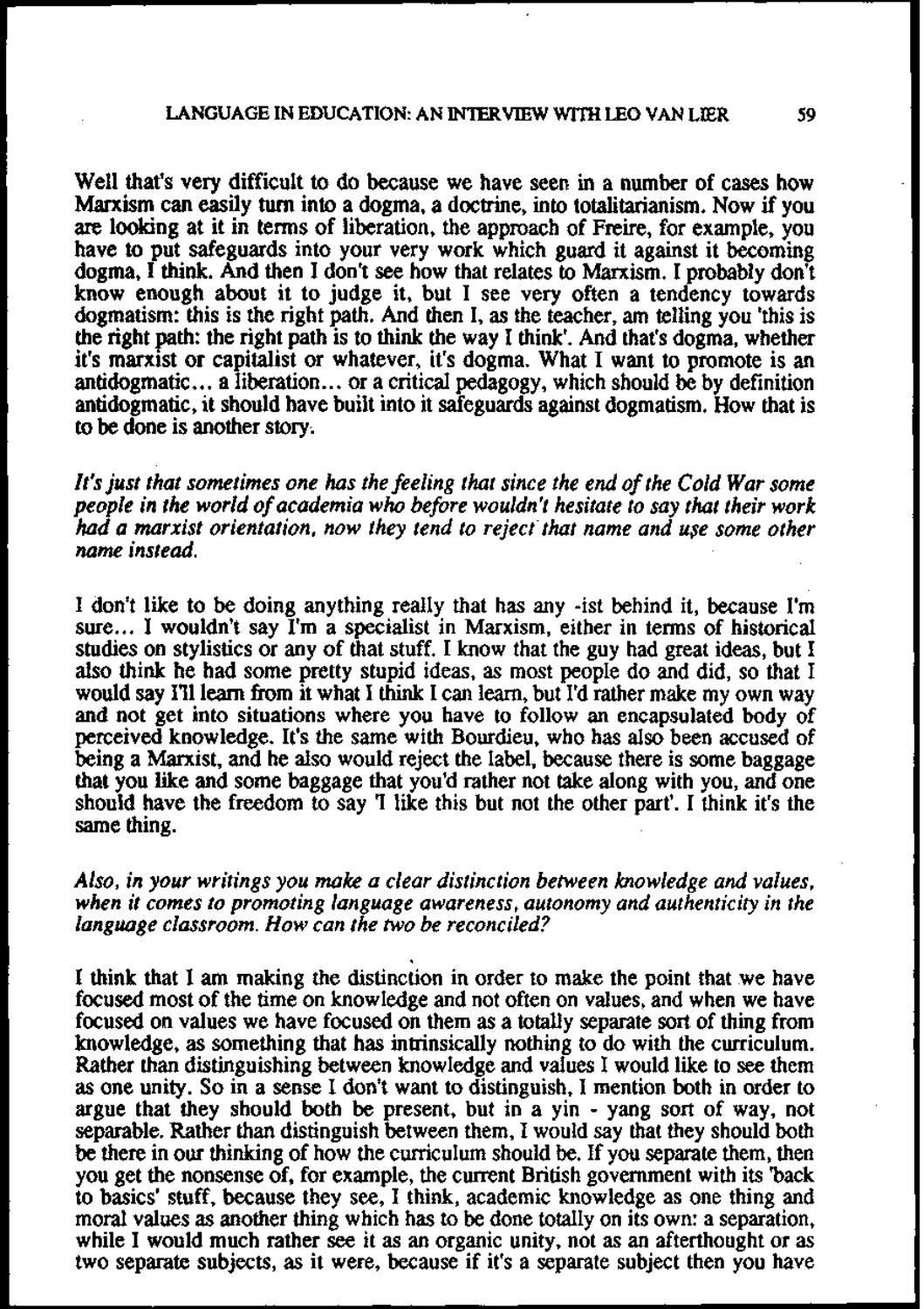# **1. M. COTS i A. TUSÓN**

morai values in one class and knowledge in another. I don't think that is **the** way to go at all. When we do language education, and in the language cumculum, I think knowledge and values should be inseparably connected, integrated in our principles.

So there wouldn't be on the one hand a scientific curriculum and on the other hand *the moral or ethical curriculum.* 

They would have to be on the same hand.

*They should be on the same hand, but people still understand them as being two completely different perspectives.* 

And why? Because I think if you look at our theories and our methods over the . years, even including the humanistic -so-cailed humanistic- ones, there is nothing in them in terms of basic pwposes for which we learn. If they have any substance to them, the humanistic methods have to do with values such as 'be nice to the students' and that sort of stuff, which is very trivial.

# And 'make them happy'.

Lado already said in his principles of language teaching many years ago that it's not our business to assume that all learning should be fun. That doesn't mean it should never be fun, but the purpose is not to have fun. The purpose is to learn. Now, if that can be done with fun it's fine, but we should not go in there expecting that it should ali be fun, and we have been going through several decades, I think, of this obsession with 'it must be fun, if it's not fun it's boring. Therefore, I don'tgo'. We have to put the challenge back into it, but in a stimulating way, and not sort of **try** to slice everything off and leave the fun, and empty it of everything else. I think it's very different to build a curriculum which is based on knowledge and values as inseparable principles, because then you could put challenge back into it, and fun, too.

In spite of the communicative approach to language teaching, it seems that *language teachers still confront the dilemma between grammar and natural interaction. One sometimes has the impression that it's impossible not to take sides, either you have to side one or the other, but it's very dificult to make them compatible in your teaching. Now, how does your concept of contingency grammar attempt to tackle this problem?* 

The **fmt** distinction that has to be lookeú at, whether you **talk** about communicative approaches or other ones, is the distinction between grammar and interaction. Grammar is still in the minds of most people, including teachers and text book writers, associated with written language. You open the book and the utterances **in**  there are basicaiiy sentence units, sentential units if the text has been written down. The spoken language has been written to be spoken, the grammar that we teach is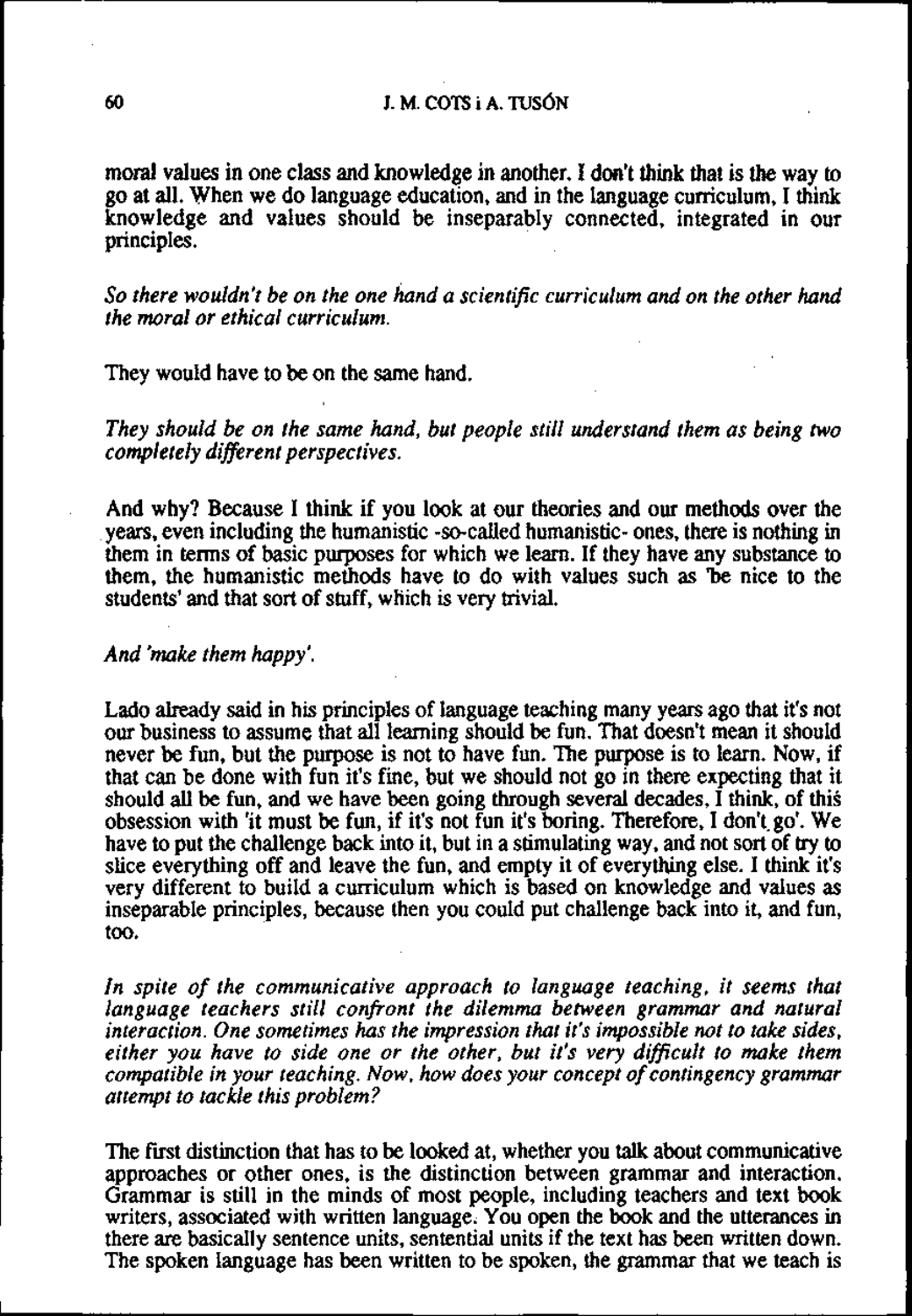almost invariably the grammar of written English. Halliday in 1989 published a book called *Spoken and Written English*, in which he makes very interesting comments on the differences between spoken and written language. We usually still define the spoken language as being somehow faulty in terms of its grammar: it doesn't have full sentences, it has false starts, hesitations, etc. So we really hold it up against the yardstick of written language and say it's not quite the same, it's not really that grammatical. Instead, however, we should redefine grammar and say that if we speak about spoken langauge, we shold look at the grammar of spoken language. If we speak about written language, we should look at the grammar of written language. We should realise that those are two different grammars. The grammar of spoken language has a number of characteristics which **are** totally different from the grammar of written language. Different constraints operate in the two domains, so that you cannot look at spoken lmgoage through the spectacles of the grammar of written language. It's inappropriate, it's a different grammar. That doesn't mean it's a simpler grammar. It's a very complex grammar, it is just as systematic **and** just as hard to learn, even harder, very often, because you cannot put it into words. It's an intuitive type of knowledge, rather thah an explicit, verbalisable type of knowledge. You need to cope with and understand the grammar of spoken language. And think of the whole **area** of collocation, it is very hard to put in terms of grammatical rules. So that's one thing: we have to redefine grammar, and **if** you redefine grammar, then I think the opposition between natural interaction and grammar becomes less, it becomes a different kind of question. How does contingency grammar fit into this? Well, contingency grammar basically looks at ways in which we make a language contingent. Making language contingent means, first of all, link it to other language. And, second, leave it openended so that it points to language yet to come. So it's contingent in both ways. It is contingent because it depends on something else and it's contingent because it raises expectations about what is to follow. That's the essence of language use in generai, I think, but particularly in spoken language, because it goes on auditorily through time, it's here today and gone the next moment, so it has to hook on to things that have just happened, that are going to come. It's expanding. It moves through time. The grammar of contingency tells how our utterances are related to uttemces that other people have just said and utterances that are going **to** be said next. Those relationships, I think, form the key, the essence to language understanding. If we can bring contingency in **the** classroom, then we have resolved the grammar vs. interaction issue, it's no longer an issue.

*When you talk about retrospective and prospective relations, do you talk about them in functional terms or in both functional and structural terms?* 

The form- function distinction is an interesting one.

#### *Would it be applicable to contingency grammar?*

I think it's a bit like Polanyi said, when he said about language that sometimes you look right through the words and they are transparent, and you only look at the meanings. Sometimes you stop at the word because there is something that arrests your attention, which could be because the word is unexpected, it's funny, or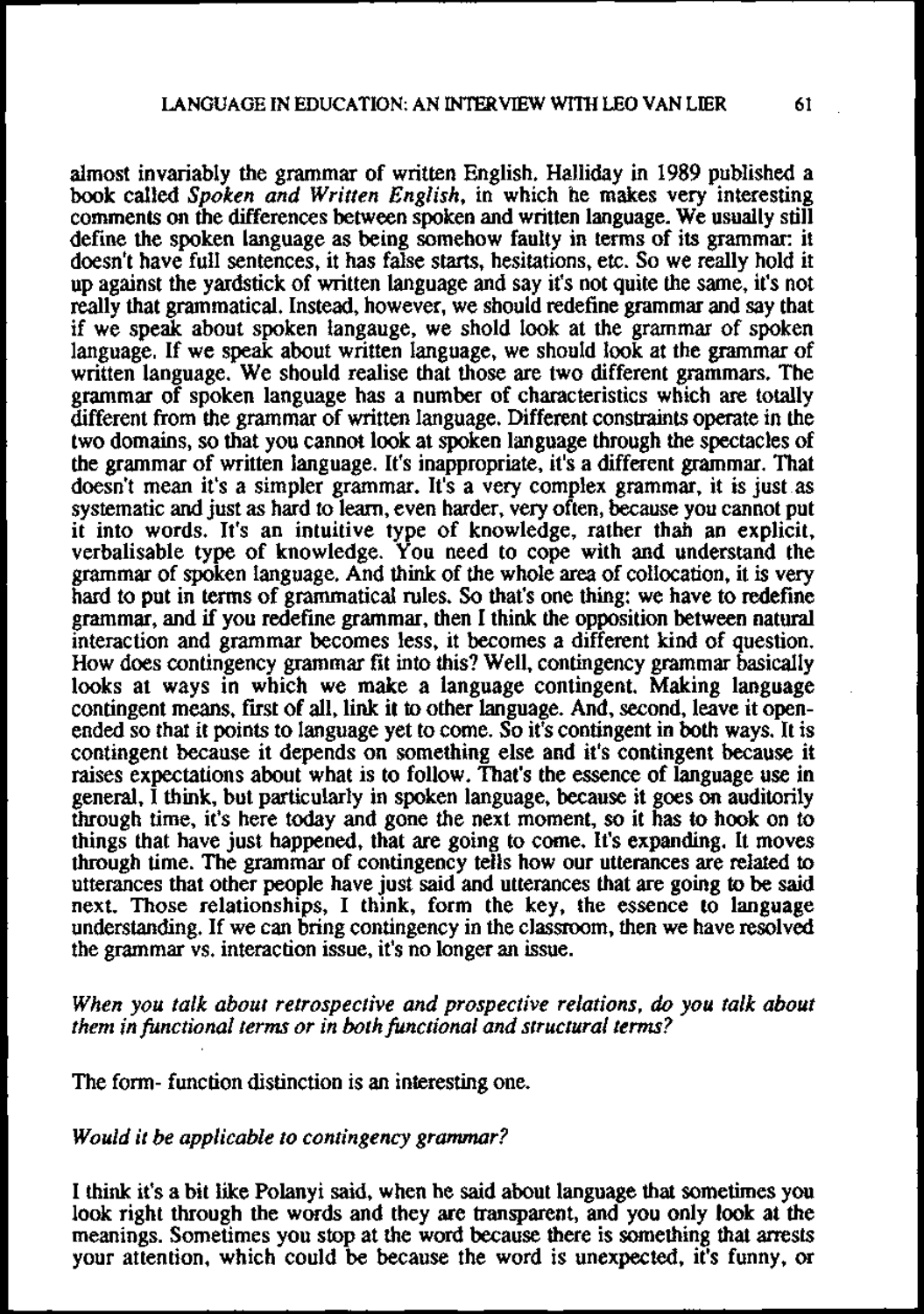## **62** *A. M. COTS i A. TUSÓN*

because you don't know it, because your knowledge is inadequate, or you didn't expect it for some reason. You have to learn something new. Then you stop at the word and work with it. That's when you are looking at the word structurally, in formal tems. You turn it around, you look at it, not just in tems of form on its own but in terms of form and meaning at the same time. Other times you go right through, you don't even notice the form, you go right to the meaning. The formfunction distinction, if you look at it this way, means that you only need the form when there is some trouble, in whatever you are doing. If you take a task-based approach you will see that very often students will talk about the form to each other. Why do they talk about it? Because they are irying to solve the problem in their task to reach the next... to get ahead, to reach the next stage, to get the job done. So the distinction between form and function, again, is negated, is nullified, or is levelled in a proper.. . in a real task based approach, and you wouldn't have to worry about it, you shouldn' have to worry about it. It will come up when it'll come up, and **if** it won't, it won't. In a sense the grammar, the focus on form comes out of working with the language in order to do things. That's a very functional appproach. I would call it that, anyway.

*From a methodological point of yiew your work on language and education seems* to take a clear stand in favour of a qualitative vs. a quantitative appproach, or at *least that is the impression one gets fiom your writings. What are the main reasons for this? How would you justify to somebody who has usually done quantitative language analysis your qualitative appproach?* 

Well, in general I think there's room for both. I think both types of studies need to be done, so at first there is an issue of personal preference. Some people like doing this, some people like doing that. That's fine. There's room for both types of work. I think there's value to both types of work, but there **are** several problems with the quantitative approach to language teaching research. One is that I think, in general, you cannot model social sciences on the natural sciences. That's faulty. In the naturai sciences you can often work on the cause-effect type of model of the way things work, you have a cause and you have an effect. You heat a piece of metal and it will get longer and it'll get hot. But in the social sciences you cannot do this. There's too much of a complex interrelationship of factors and all operate on one another. Very often any effect has a backward causal effect on the cause itself, so we have causality working backwards, which is in a sense totally anathema to the very concept of causation which means cause - time differential - effect. It has to be that way. So you cannot model the social sciences on the natural sciences, it's a reductive fallacy to do so. Secondly, the goal of social science research, including research on learning, on language learning, is an understanding of the processes with a view to improving them, I would imagine. Numbers generally do not aid in understanding. You are not going to understand something better by counting them. If you don't know where it is, why count it? It won't lead you to understand it better. We fool ourselves if we think that by counting things we are going to get a grip on them. In fact, very often, as Minsky said, we use quantities when we don't know how to judge the qualities of things, but there's no replacement, you **see.** It's, in a sense, fooling ourselves. We cannot solve the problems in a quantitative manner. Sometimes quantification is very useful if you want to see such things as how many students drop out of school and whether that relates at all to the racial composition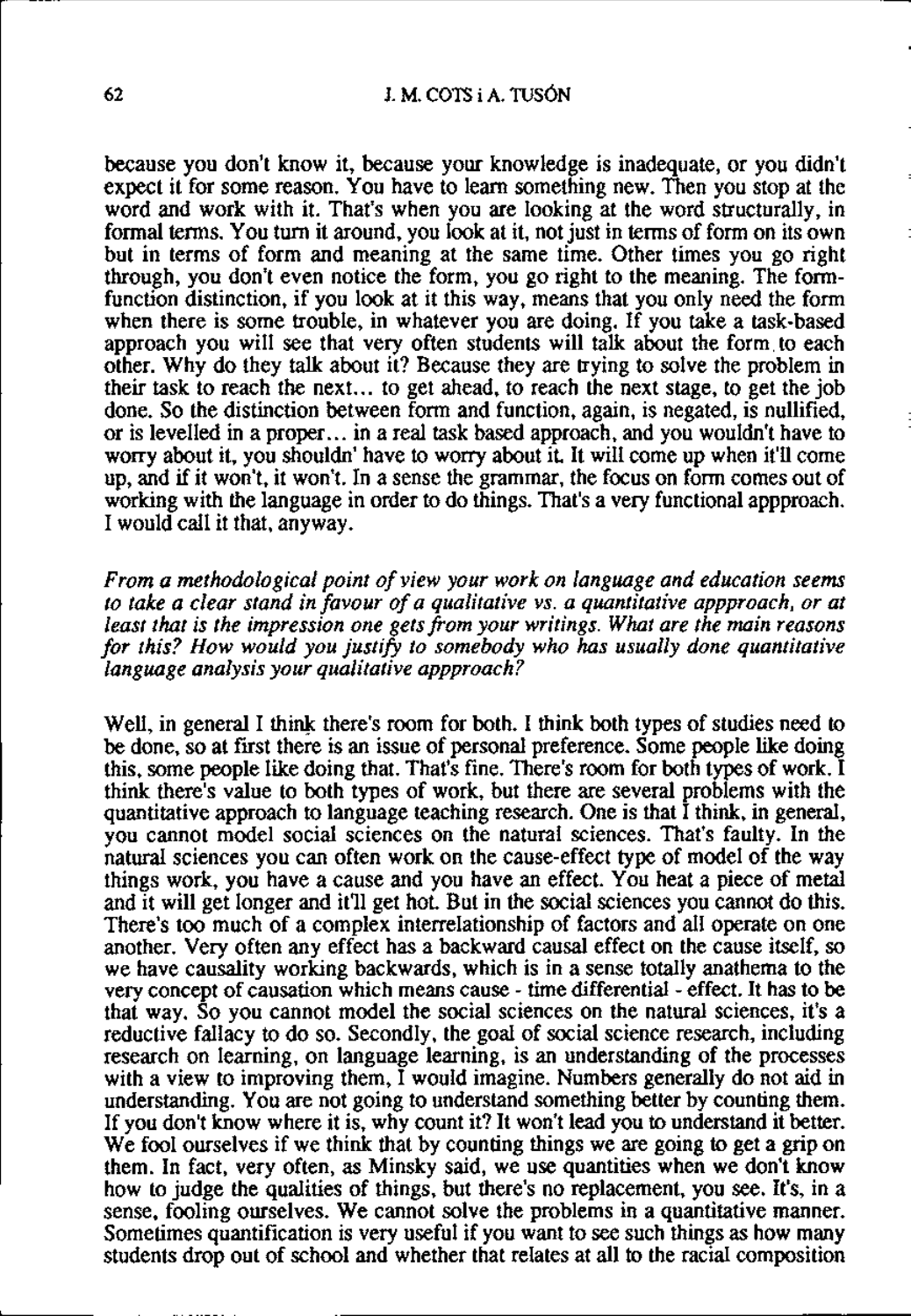of the group. That's very, very useful, because it can tell you that we have a very big problem. It doesn't tell you how this happened. And then you have to go in.and find out how it happened. Then you have to find out what to do about it. The counting only set the problem in a sharp light, so that you can then go in and do some work on it. So the role, then, of quantification is totally different in the social sciences than it is in the physicd sciences. Yet we have operated for decades under the assumption that the best, the ultimate type of work that we can do is quantitative work. Any other type of work is at best preparatory for it. I think it is the other way around in our kind of field. Any quantitative work should be ancillary to the real work, which is understanding something in order to improve it. Another point, of course, is that quantitative work grew up in the era of positivism, where you believe that ultimately you can find proof for things, proof, that x causes y. Positivism has been replaced in the social studies by more humanistic, or interpretive or quantitative, whatever you call it approaches in a general sense. Positivism, in general, in the social sciences is more or less dead, apart from the fact that in many universities and in many research institutions they are still working within its parameters. Officially it has been declared dead for several decades now. What has replaced it is a much more interpretive way of working. Phenomenology, for example, and ethnography, are ways of trying to understand complex social processes which are quite different. Bourdieu's theory of practice is an attempt to do rigorous work without falling into the positivistic traps and without falling into the opposite trap, which is the trap of subjectivism, which is what some people will tend to fall into.. . from one hole into another, which doesn't do anybody any good, either. Another interesting development is chaos theory. Chaos theory basically looks at the complexity of things that are unpredictable, for example if you look at turbulence when you mix liquids or gases in a cylinder or, in a bigger sphere, outside in the weather when things happen, how storm systems form and so on. Very often it's unpredictable how this thing starts and then you create patterns which can be predicted, so that chaos, chaotic things can turn into patterned things, random things can become regular and regular things can become random. This is in physics. In social sciences I think a lot of the sarne kind of stuff goes on if you look through history. Certainly, history repeats itself, but very often it doesn't, either, and we can never know, at one moment of time, what is going to happen next. Chaos theory says that very small changes can cause enormous changes and create pattems out of nothing. This is a very good thing to think of when we are **in** a classroom taking to our students, because it means that if we basically think that there is power in that notion that tiny changes can effect great revolutions, as it were, then our way of speaking to children can make a big difference. Of course, we know it can make a big difference to that child, but even further it might make enormous differences in the long run to the entire society, so that when we want to make a revolution in a sense we would go about it the wrong way if we wanted like **Marx** to unite the whole globe. You know what happened to that idea. But if we worked at our own level, patiently, at the things that we can change, we might actually be building stronger changes by making the small ones in interaction with the students that we are teaching. So chaos theory, then, coupled with interaction in education can actually give us a way to seek innovation and to do reform where large- scale reforms in the past have tended to fail miserably,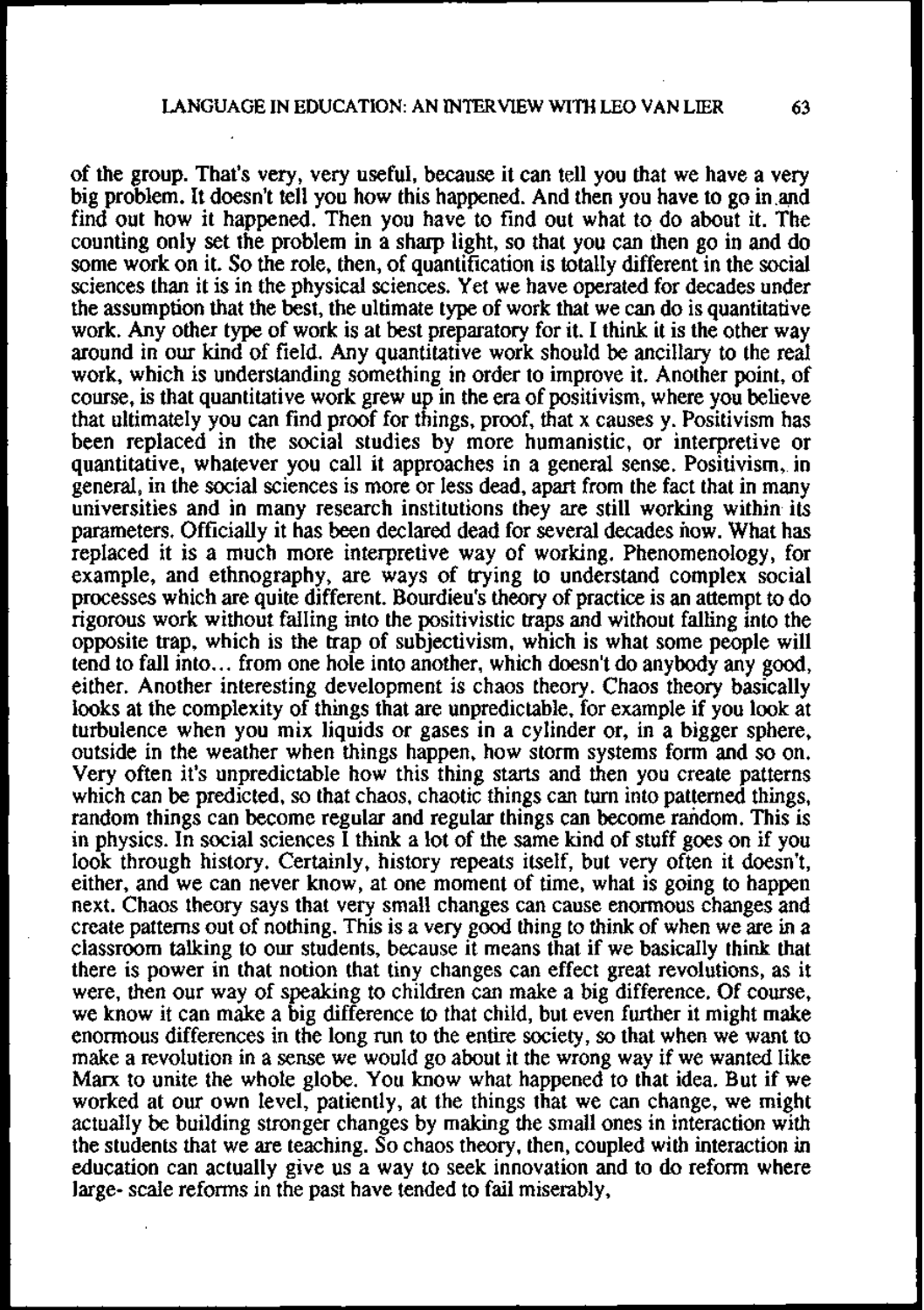# J. M. COTS i A. TUSÓN

*Just to close the interview we would like to look a bit ahead.-Could you to tell us about your fiture projects? You have recently become Director of the Centre for*  International Studies, what are the main objectives of this centre and in which way<br>do they fit in with your research interests for the future?

One of the things that I've always wanied to do at the Institute and that the Institute in general is interested in, and has been interested in, is to reach out to the community and work with local teachers. So one thing we certainly want to do is offer whatever advice we can give to teachers who have to work in bewildering circumstances with multi-ethnic, multilingual classrooms, with very few resources, with very little guidance in general. What we would like to try and see is **if** there are ways in which we can help these teachers gain more control, to find their own ways of working with these situations and find solutions for the problems that they face every day. That's the local level. At the global levei we'd like to **see** - it actually goes from local to global- how we can build relationships between schools and the rest of the world. Schools tend to be very isolated places. People finish school and have to find a job. It's a totally different discourse world. However, you can try and build better relationships between the school and the work place, in a number of ways like apprenticeship programmes, or secondment, or bringing people from business to talk. In addition to that, of course, bringing parents more into the school, and improve the relationship between teachers and parents and schools and parents so the whole network of relationships.. . putting the school in closer contact with the community and making the transition from one to the other easier on a day-to-day basis, as well as in the long run when people have to get out and go to other schools or to find jobs in industry or business. That's another purpose. That's the second purpose. And the third purpose would be to promote intercultural and international education. People tend to be very narrowly-focused, very myopic. when it comes to seeing how other people live and in their relationships with other countries. There's lots of prejudice, stereotyping going on. Maybe we'd like to find ways of teaching world knowledge, global education. So those are the three main purposes of the centre.

## **REFERENCES**

**BARNES,** D. (1975): From Communication to Curriculurn, Londres: Penguin.

BOURDIEU, P. (1991): Language and Symbolic Power, Cambridge, MA: Harvard University Press; edici6n de J. Thompson y traducci6n de G. Raymond y M. Adamson.

BRUNER, J. (1986): Actual Minds, Possible Worlds, Cambridge, MA:Harvard University Press.

CHOMSKY, N. (1981): Language and Problems of Knowledge, Cambridge, **MA:** MIT Press.

FREIRE, P. (1972): Pedagogy of the Oppressed, Nueva York: Herder and Herder. HALLIDAY, M. (1978): Language as Social Semiotic, Londres: Edward Arnold.